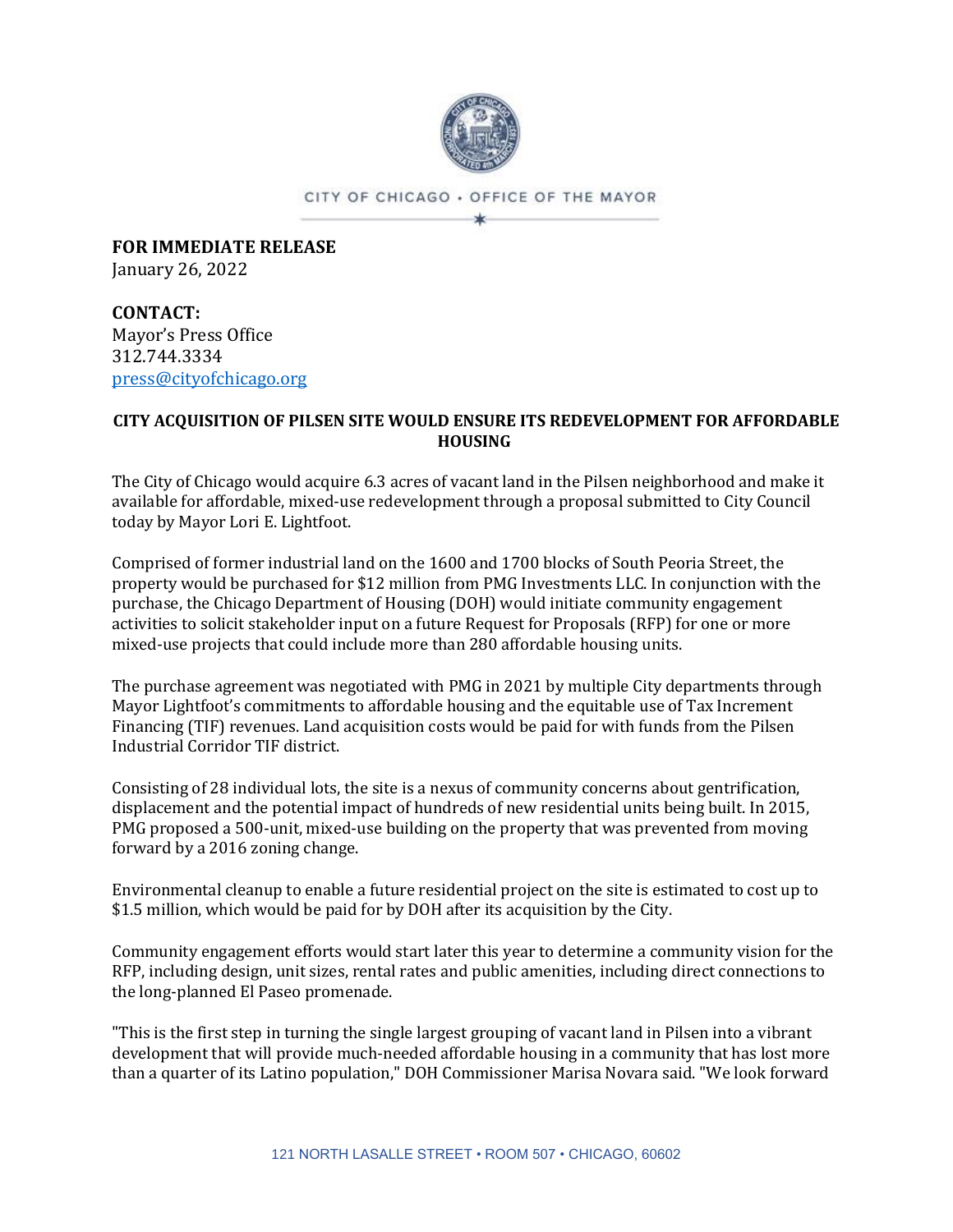

to the next steps, including how this land can serve its long-term residents and the surrounding neighborhood."

The acquisition could be completed early this year. Cleanup work is expected to conclude by the end of 2022.

**###**

# **DPD SEEKS AUTHORITY TO ACQUIRE WEST GARFIELD PARK ALDI SITE**

The Department of Planning and Development (DPD) would have the authority to purchase a former grocery building in West Garfield Park to foster its reuse for food sales through a proposal submitted to City Council today by Mayor Lori E. Lightfoot.

DPD would purchase the property if the current owner's efforts to sell the building do not result in its re-use as a grocery store. In that event, DPD could intervene through its authority to purchase and control the site for a grocery store or related use that serves community needs.

Located at 3811-41 W. Madison St., the 15,050-square-foot building was constructed by Aldi Grocery Stores in the early 1990s and includes an adjacent, 63-space parking lot. Aldi abruptly closed the store in October 2021 and is marketing it for sale for \$700,000.

The store's closure eliminated a convenient source of food for approximately 15,000 residents while also creating a void within the Madison Street commercial corridor.

DPD's potential efforts to locate a new grocery could be solicited through a community-driven Request for Proposals (RFP) process or related effort. Acquisition funding would be provided through the Madison/Austin Tax Increment Financing district.

### ###

# **CHICAGO PARK DISTRICT IMPROVEMENT PROJECTS PROPOSED FOR \$10.7 MILLION IN TIF FUNDING**

The Chicago Park District would complete seven park improvement projects through more than \$10.7 million in Tax Increment Financing (TIF) assistance introduced to City Council today by Mayor Lori E. Lightfoot.

- Clarendon Park, at 4501 N. Clarendon Ave. in Uptown, would receive \$3.46 million toward a \$13 million fieldhouse rehabilitation. The balance of project costs would be funded through previously approved public and private sources.
- Wilson Park, at 4630 N. Milwaukee Ave. in Portage Park, would receive \$3.05 million from the Jefferson Park TIF for fieldhouse renovations and other upgrades, including lighting,